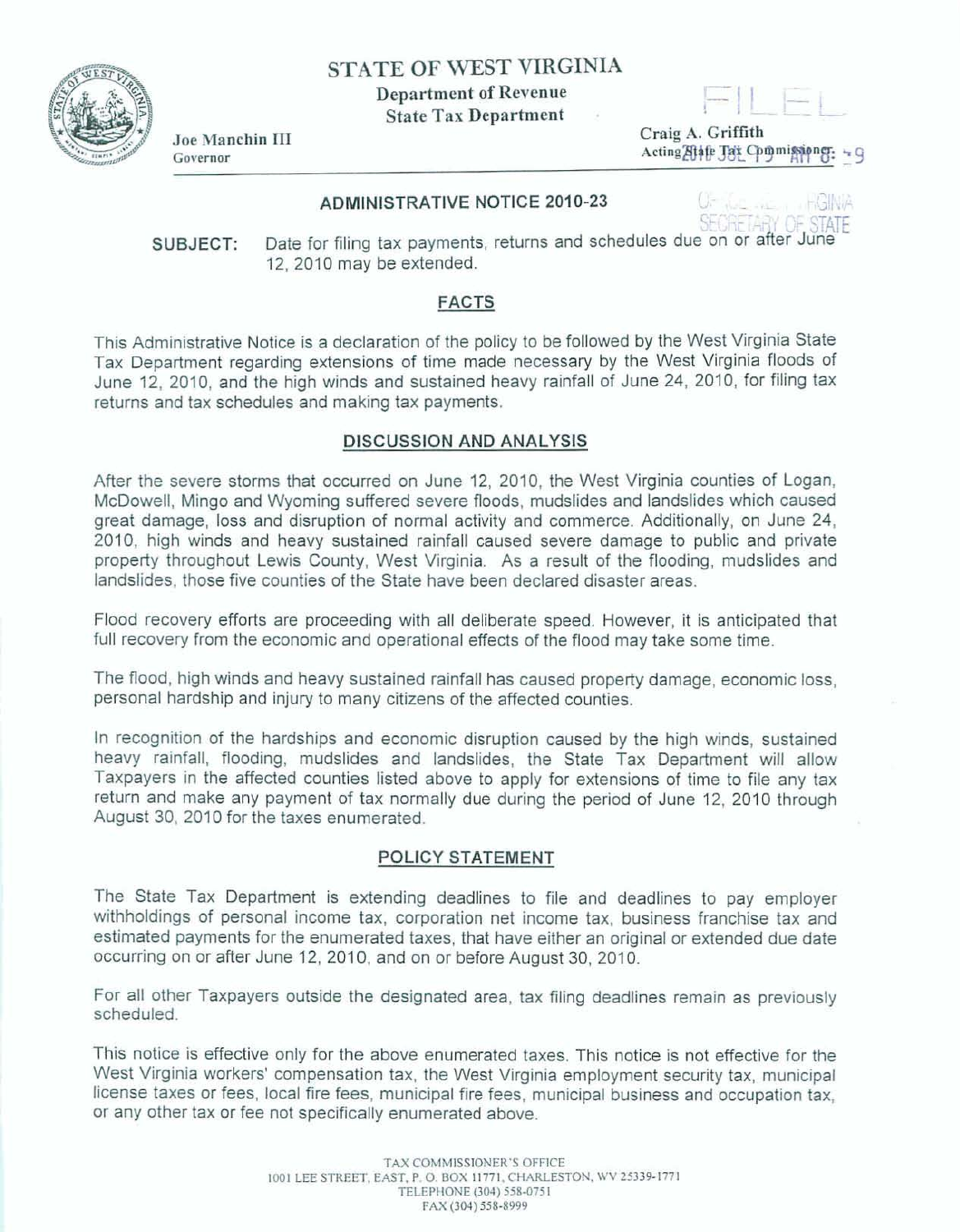# APPLICATION OF THIS ADMINISTRATIVE NOTICE

#### Proof of residence or location

The extensions of time allowable under this Administrative Notice apply only to persons and businesses located in one or more of the five counties enumerated above. While it is not necessary to submit the required proof, as indicated below, at the time the tax returns are filed, the proof is required to be available during the time the returns are subject to audit by the State Tax Department.

For individuals -- In order for individuals to qualify for the extensions of time allowable under this Administrative Notice for any of the above enumerated taxes, it is necessary that such persons prove that their place of residence is in one of the above enumerated counties. This may be accomplished by use of utility bills containing the individuals name and address.

For individuals employed by a business approved for an extension -- Tax return filing and payment extensions for the West Virginia personal income tax will be allowable to persons who can prove that, even though they are not residents of one of the above enumerated counties, they are employed by a business located in one or more of the above enumerated counties. This may be accomplished by use of an affidavit, paycheck stub, or other documentation that establishes the necessary proof.

For businesses -- In order for any Taxpayer business to qualify for an extension of time pursuant to the terms of this Administrative Notice, it is necessary for such business to prove that it has a facility or business operation located in one or more of the above enumerated counties, and that it subject to the Internal Revenue Service extension. Additionally, the business must have a Business Registration Certificate for the location for which the extension of time to file is requested.

#### For businesses or individuals subiect to payment plans

For individuals -- In order for any individual to qualify for extensions of time under this Administrative Notice who is currently subject to or participating in a payment plan prescribed by the West Virginia State Tax Department Compliance Division, it will be necessary for the Taxpayer to prove residence in one of the above enumerated counties. This may be accomplished by use of utility bills containing the individuals name and address.

For individuals employed by a business approved for an extension -- An individual Taxpayer subject to or participating in a payment plan prescribed by the State Tax Department Compliance Division may qualify for an extension of time pursuant to the terms of this Administrative Notice if such individual can demonstrate by documented proof that, even though the individual is not a resident of one of the above enumerated counties, the individual is employed by a business located in one or more of the above enumerated counties. This may be accomplished by use of an affidavit, paycheck stub, or other documentation that establishes the necessary proof.

For businesses -- In order for any business that is currently subject to or participating in a payment plan prescribed by the West Virginia State Tax Department Compliance Division to qualify for an extension of time pursuant to the terms of this Administrative Notice, it will be necessary for such business to prove that the business is located in or has a facility or operations in one of the above enumerated counties, and that it subject to the Internal Revenue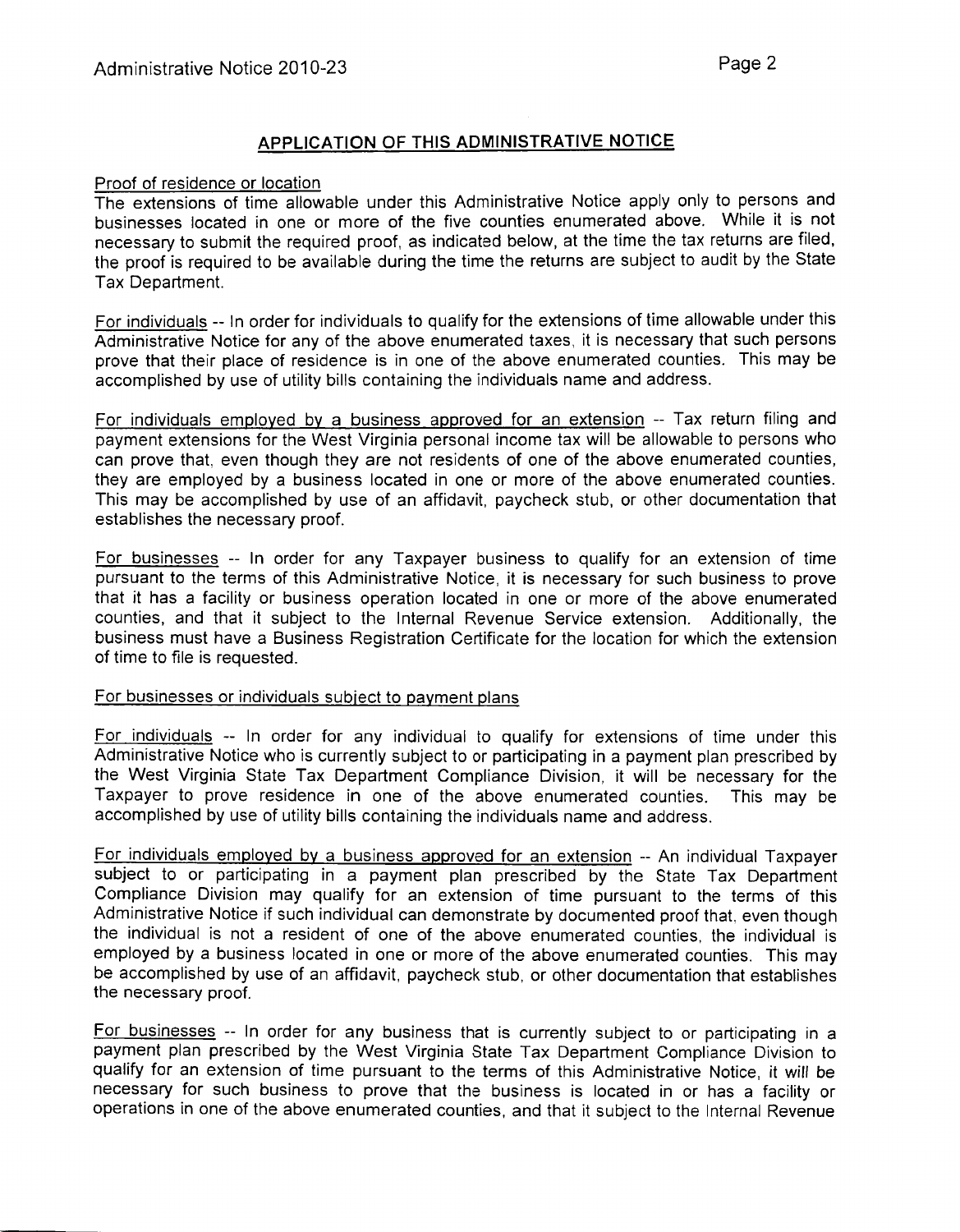Service extension. Additionally, the business must have a Business Registration Certificate for the location for which the extension of time to file is requested.

## How to apply for extension

Deadline for filinq application for extension -- Any person or business that meets the criteria for extension under this Administrative Notice may apply for an extension of time by writing **"Federal Disaster Extension"** on the top of the first page of the return.

No extension of time will be accepted under this Administrative Notice after August 30, 2010.

Extensions of time are not available pursuant to this Administrative Notice to persons or businesses located in any other county or counties of West Virginia or any other place.

# TAX DEPARTMENT REGIONAL OFFICES AND SATELLITE OFFICES

Charleston Regional Office 1001 Lee Street, East Charleston, WV 25301 Telephone: (304) 558-8773

Beckley Regional Office 407 Neville Street, Suite 109 Beckley, WV 25801 Telephone: (304) 256-6870

Princeton Satellite Office 1422 Main Street Shaffer Griffith Building Princeton, VW 24740 Telephone: (304)425-5448

Lewisburg Satellite Office 103 Court Street Yarid Building Lewisburg, WV 24901 Telephone: (304) 647-741 9

Huntington Regional Office 1037 6th Avenue Huntington, WV 25701 Telephone: (304) 528-5565

Logan Satellite Office 203 112 Dingess Street Logan, WV 25601 Telephone: (304) 792-701 8